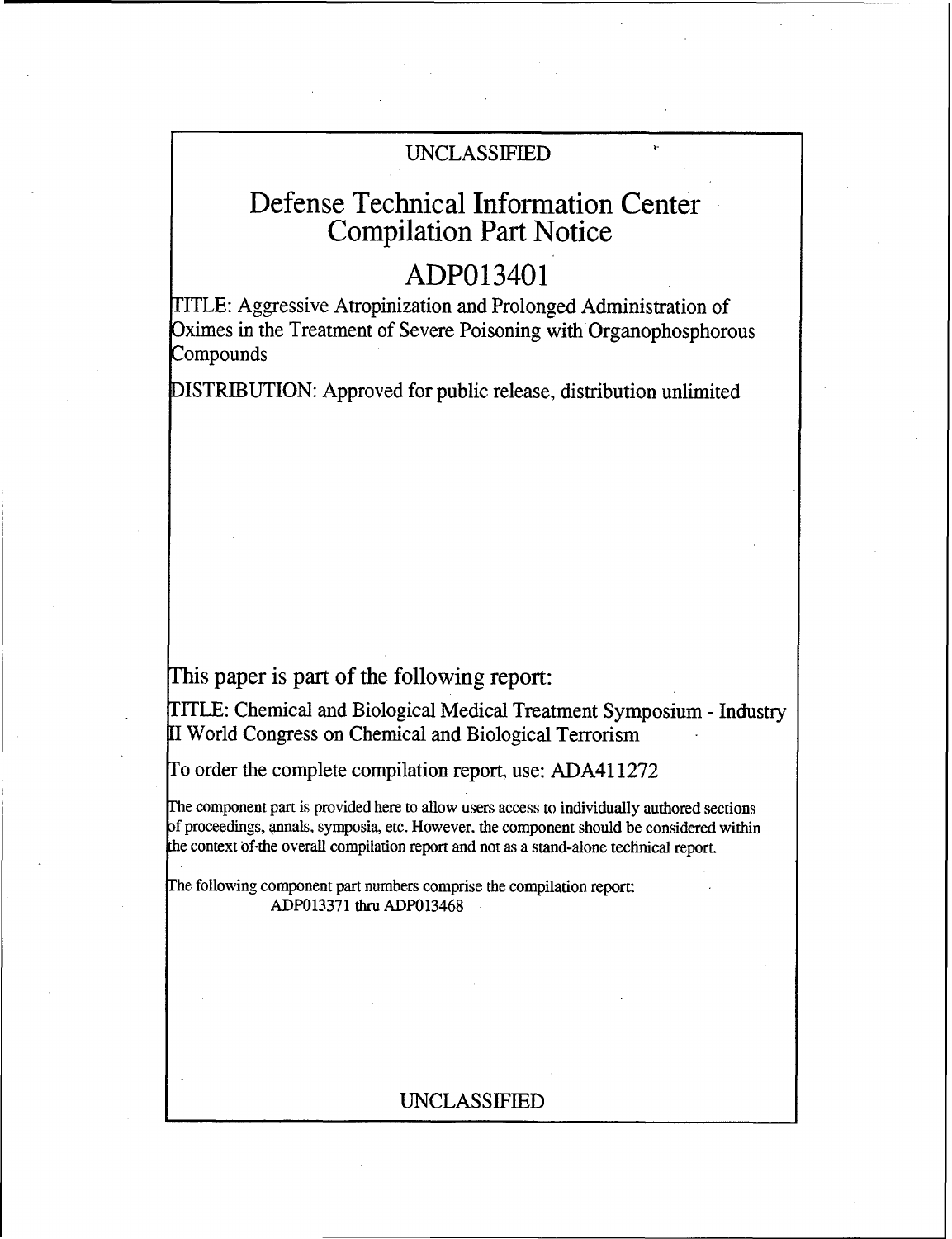### **31. AGGRESSIVE** ATROPINIZATION **AND** PROLONGED **ADMINISTRATION** OF OXIMES **IN** THE TREATMENT OF SEVERE **POISONING** WITH **ORGANOPHOSPHOROUS COMPOUNDS**

Tonci Vuinac, Ingrid Bosan-Kilibarda and Vlasta Jasprica-Hrelec Zagreb Emergency Medical Centre, Djordjiceva 26, HR-10000 Zagreb, Croatia, Tel. + 385 1 3025 917, e-mail: tonci.vuinac@usa.net

#### **INTRODUCTION**

Organophosphorus compounds (OP) are among the most toxic agents known today. As insecticides, they are indispensable in the production and storage of food, but as warfare agents they present a constant threat and danger. They cause more than 20.000 deaths and more than 3 million poisonings per year, mostly in underdeveloped countries. The most serious poisonings are usually intentional or accidental, and without adequate and specific treatment always have lethal outcome.

Essential point of specific treatment of OP poisoning is rapid atropinization with high doses of atropine, adequate continuation of atropine administration and gradual withdrawal, because of potentially threatening rebound effect. Early and adequate administration of oximes is an integral part of therapy, necessary for faster recovery and it also prevents socalled "intermediate syndrome" i.e. sudden respiratory arrest during the third or fourth day of poisoning.

### **RESULTS**

During the 15-year period (1978-1992) the Emergency Medical Centre in Zagreb treated a total of 216.093 patients in a population of about one million inhabitants of Zagreb. There were 14.752 cases of poisoning, and 664 (4,5 of all poisonings) were pesticide poisonings. Among them 254 (38,2%) were caused by OP insecticides and 126 (49,6%) were suicide attempts. All severe poisonings were due to ingestion, and 83% of ingestions were suicidal. The highest dose ingested was 350 ml of concentrated insecticide (quinalphos and phosalon) in two cases. In 28% of cases there was a concomitant ingestion of alcohol (Brandy). In 72% of cases the victims were women and family or marital problems resulted with poisoning attempt. The most common cause of accidental OP poisoning was a mix-up with alcohol and usually occurred when the victim was already drunk. Poisoning in children younger than 14 years are not included because they were treated at the paediatrics clinic. In all cases we performed gastric lavage with activated charcoal administration, suction of bronchial secretion and the majority of patients needed intubations and artificial respiration for 30 minutes to as long as 24 hours, because of respiratory depression or arrest. In several cases excessive atropinization required decreasing dosage of atropine and diazepam and it usually occurred during a first few days of therapy. There were no cases of late respiratory arrest i.e. the so-called "intenrnediate syndrome", and we believe that this is the result of prolonged administration of oximes. There was one case of respiratory depression that started the first day of poisoning and lasted for 30 days, but with assisted ventilation the patient recovered without sequelae. It is well known that, contrary to OP insecticides, the OP warfare agents have an extremely quick onset of action and the survival depends on momentarily application of antidotes by auto-injectors. Because of the rapid metabolism of all OP warfare agents the treatment usually does not require massive doses of atropine (usually 4-25 mg) but because of fast "ageing" syndrome the reactivation of cholinesterase is very controversial.

Since 1980, in all serious poisonings we have used the method of aggressive atropinization initially 10-mg i.v. followed by 50-100 mg of atropine in the first hour of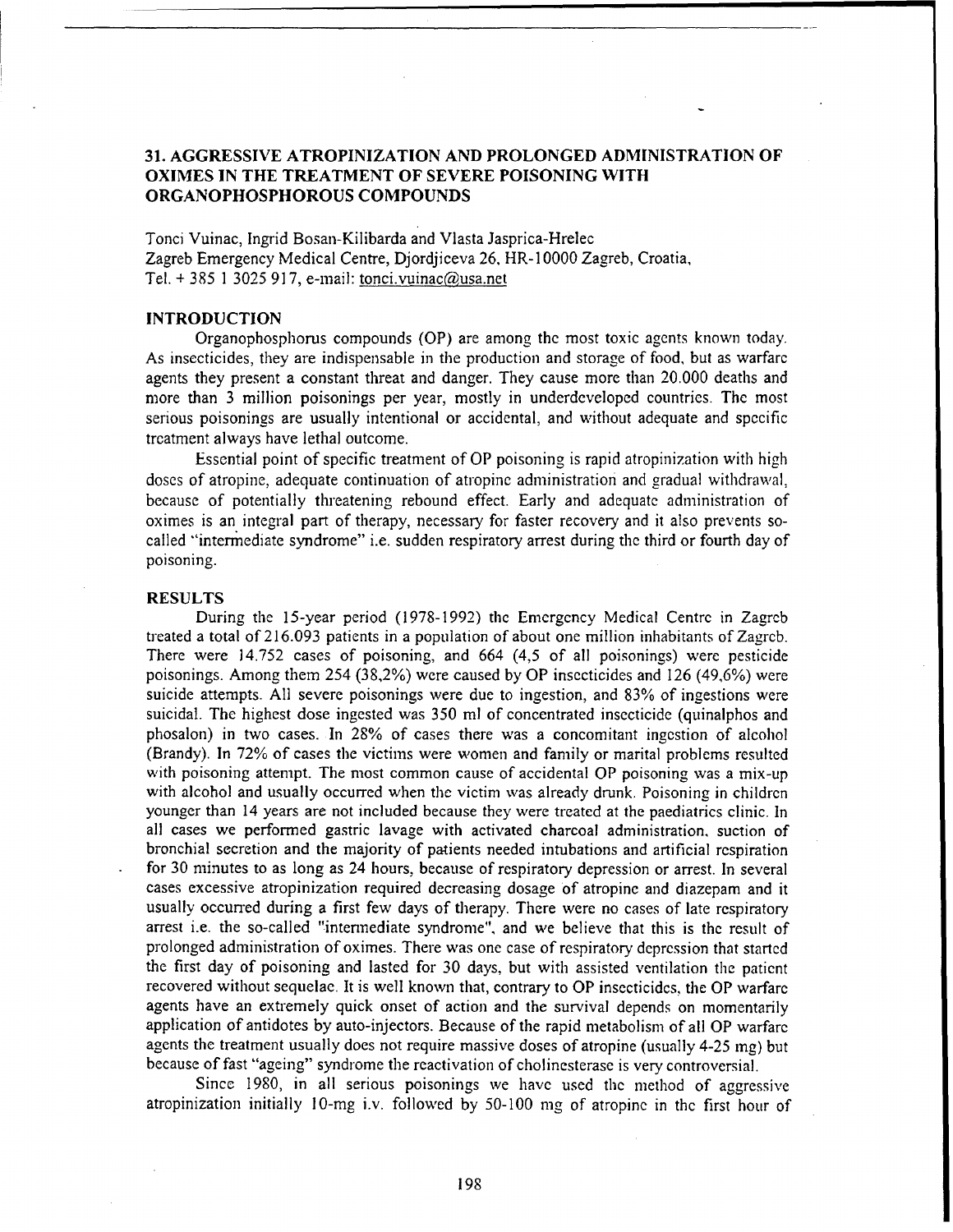treatment to maximally 130 mg during the first 24 hours. Average total doses of atropine were 50-650 mg, and the highest total dose of 780 mg in 10 days was administered during successful treatment of a 62-year female following a suicidal ingestion of 350 ml of concentrated quinalphos. We also know that in case of serious OP poisoning treated in city of Split a total dose of **3100** mg of atropine was used and the patient needed artificial ventilation for 40 days. Before 1981 we had three lethal outcomes. Two women, 89 and 90 years old died 8 days after ingestion of chlorpiryphos and phosalon, but post mortem toxicological findings were not available. A 48-year old men with a history of cardiac disease and severe arrhythmia's and VES after ingestion of phosalon, died soon after he was transferred to cardiology clinics probably because of abrupt cessation of atropine administration. None of those three cases was especially severe from the toxicological point of view. After 1981 we had no further deaths caused by OP poisoning. Since summer of 1993 the Toxicology Unit of Emergency Medical Center in Zagreb was closed, probably for financial reasons, and since then all adult poisonings are treated in 5 internal medicine departments in the city hospitals and clinics.

#### **CONCLUSION**

Serious OP poisoning is always directly life threatening. Prompt and accurate diagnosis, emergency resuscitation procedures and aggressive therapy reduce lethality to minimal. Priorities are cleaning and suction of airways, intubation, assisted ventilation and oxygenation, which should prevent cyanosis and diminish the risk of bronchospasm. Basic condition of survival is high initial dose of atropine and in cardiac arrest atropine should be introduced into circulation by means of persistent cardiac massage. Early and adequate administration of cholinesterase reactivators, oximes, contributes to faster recovery and helps avoiding the danger of late respiratory paralysis i.e. the so-called "intermediate syndrome".

#### REFERENCES

- 1. Johnson MK (1992) Hum. Exp. Toxicol.; 11:555-557
- 2. Vale JA (1992) Hum. Exp. Toxicol., 11:558-559

3. De Blecker J (1992) J. Toxicol. Clin.; 30:333-345

4. Hadadd JM (1992) J. Toxicol. Clin.; 30:931-932

#### TABLES

Table 1 Pesticides and organophosphorous insecticide poisonings

Table 2 A case of suicidal poisoning with 100 mg quinalphos, treated with pralidoxime (male, 23years)

Table 3 A case of suicidal poisoning with 120 mg quinalphos, treated with hi-6 (male, 31 years) End of Example.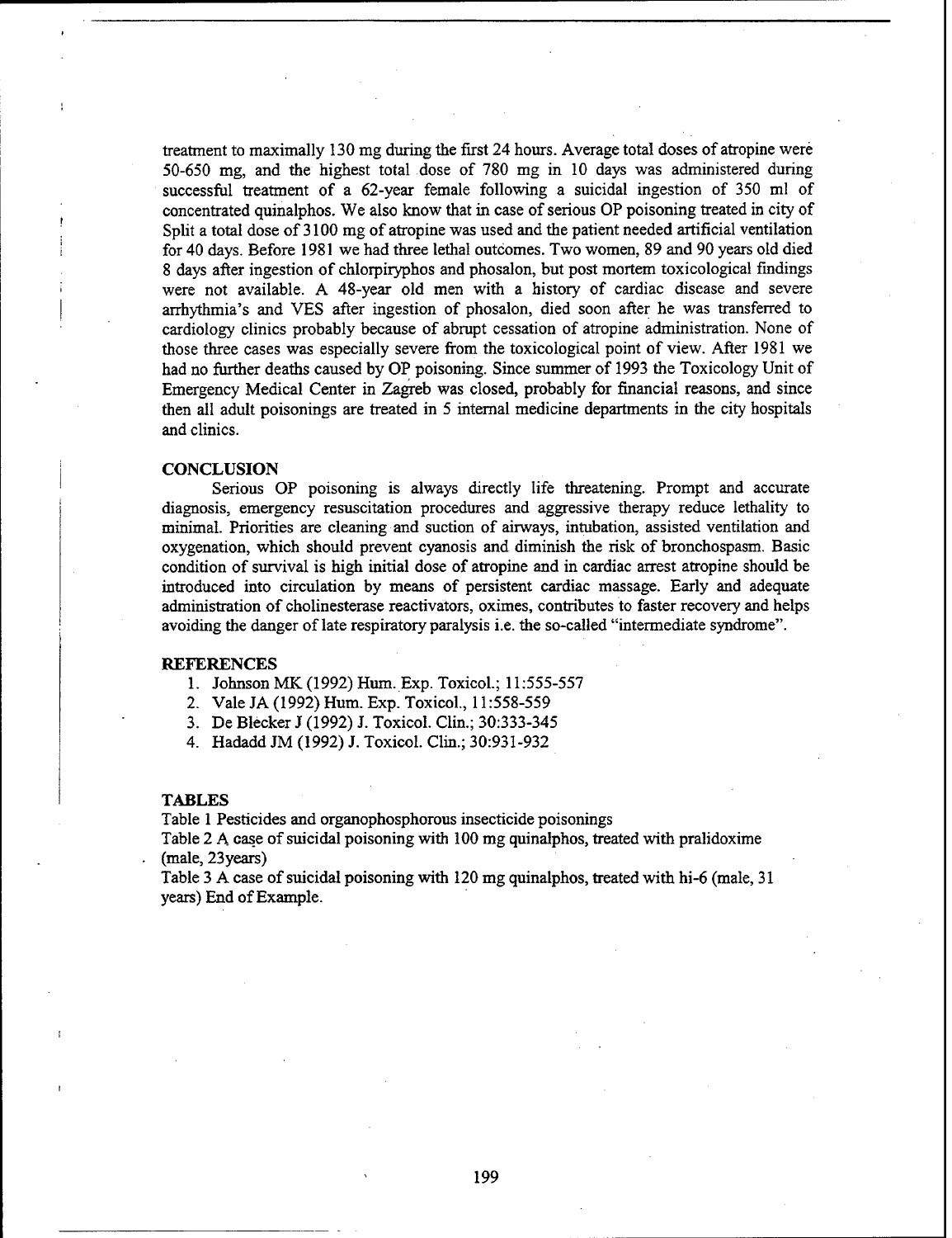| Year   | <b>Poisonings</b> | Pesticides | %   | Pest./ Suicides | %     | 0FI          | OFI/Pest.[%] | <b>OFI/Suicides</b> | %    |
|--------|-------------------|------------|-----|-----------------|-------|--------------|--------------|---------------------|------|
| 1978   | 737               | 23         | 3,1 | 10              | 43,5  | $\mathbf{1}$ | 47,8         | 6                   | 54,5 |
| 1979   | 786               | 28         | 3,6 | 10              | 35.7  | 11           | 39,3         | 5                   | 45.5 |
| 1980   | 684               | 37         | 5,4 | 4               | 37.8  | 13           | 35.1         | 6                   | 46.2 |
| 1981   | 902               | 44         | 4,9 | 16              | 36.4  | 20           | 45.5         | 6                   | 30.0 |
| 1982   | 1009<br>٠         | 50         | 5,0 | 19              | 38,0  | 24           | 48,0         | 8                   | 33,3 |
| 1983   | 984               | 48         | 4,9 | 19              | 39,6  | 19           | 39,6         | 9                   | 47,4 |
| 1984   | 1052              | 51         | 4,8 | 19              | 37,3  | 18           | 35,3         | $\boldsymbol{9}$    | 50,0 |
| 1985   | 988               | 46         | 4,7 | 18              | 39. I | 19           | 41.3         | 9                   | 47,4 |
| 1986   | 1131              | 51         | 4,5 | 19              | 37,3  | 19           | 37,3         | 9                   | 47.4 |
| 1987   | 1116              | 46         | 4,1 | 19              | 41.3  | 15           | 32.6         | 8                   | 53.3 |
| 1988   | 1110              | 51         | 4,6 | 20              | 39,2  | 19           | 37,3         | 8                   | 42.1 |
| 1989   | 1108              | 70         | 6,3 | 38              | 54,3  | 24           | 34,3         | 16                  | 66,7 |
| 1990   | 1025              | 48         | 4,7 | 22              | 45.8  | 14           | 29.2         | 10                  | 71,4 |
| 1991   | 1042              | 35         | 3,4 | 13              | 37.I  | 16           | 45,7         | 10                  | 62.5 |
| 1992   | 1078              | 36         | 3,3 | 14              | 38.9  | 12           | 33.3         | $\overline{7}$      | 58.3 |
| Total: | 14752             | 664        | 4,5 | 270             | 40,7  | 254          | 38,3         | 126                 | 49,6 |

Table **1:** Pesticides and organophosphorous insecticide poisonings (1978 - 1992) Toxicology unit/EMC Zagreb

Table 2: A case of suicidal poisoning with 120 mg Quinalphos, treated with HI-6 (male, 31 years)

| <b>Time</b>          | <b>Atropine</b><br>[mg] | <b>Pralidoxime</b><br><u>lgl</u> | Diazepam<br>[mg] | $A$ -Ch $E$ | $\%$ | S-ChE | %    |
|----------------------|-------------------------|----------------------------------|------------------|-------------|------|-------|------|
| 1 <sup>st</sup> hour | 38                      | 2,0                              | 20               | 561         | 4,3  | 238   | 4,8  |
| 1 <sup>st</sup> day  | 116                     | 2,5                              | 40               | 564         | 4,3  |       |      |
| $2nd$ day            | 34                      | 2,5                              |                  | 361         | 2.8  | 413   | 8,3  |
| $3^{rd}$ day         | 21                      | 2,0                              |                  | 513         | 3.9  | 352   | 7.0  |
| $4th$ day            | 17                      | 2,0                              | ۰                | 631         | 4,9  | 344   | 6,9  |
| $5th$ day            | 15                      | 2,0                              |                  | 2168        | 16,7 | 430   | 8,6  |
| $6^{th}$ day         | 12                      | $4 \times 0.5$ or.               |                  | 988         | 7.6  | 438   | 8.8  |
| $7th$ day            | 12 <sup>2</sup>         | - 5                              |                  | 1422        | 10.9 | 477   | 9,5  |
| $8th$ day            | 10 <sup>°</sup>         | -"-                              |                  | 2750        | 21,2 | 626   | 12,5 |
| $9th$ day            | 8                       | -"-                              |                  |             |      |       |      |
| $10th$ day           | 6                       | ₽.                               |                  |             |      |       |      |
| $14th$ day           | $\overline{\mathbf{4}}$ | ш.                               |                  |             |      |       |      |
| $16th$ day           |                         | $2 \times 0.5$ or.               |                  | 3758        | 28.9 | 1110  | 22,2 |
| Total:               | 256                     | 25                               | 40               | 3758        |      | 1110  |      |